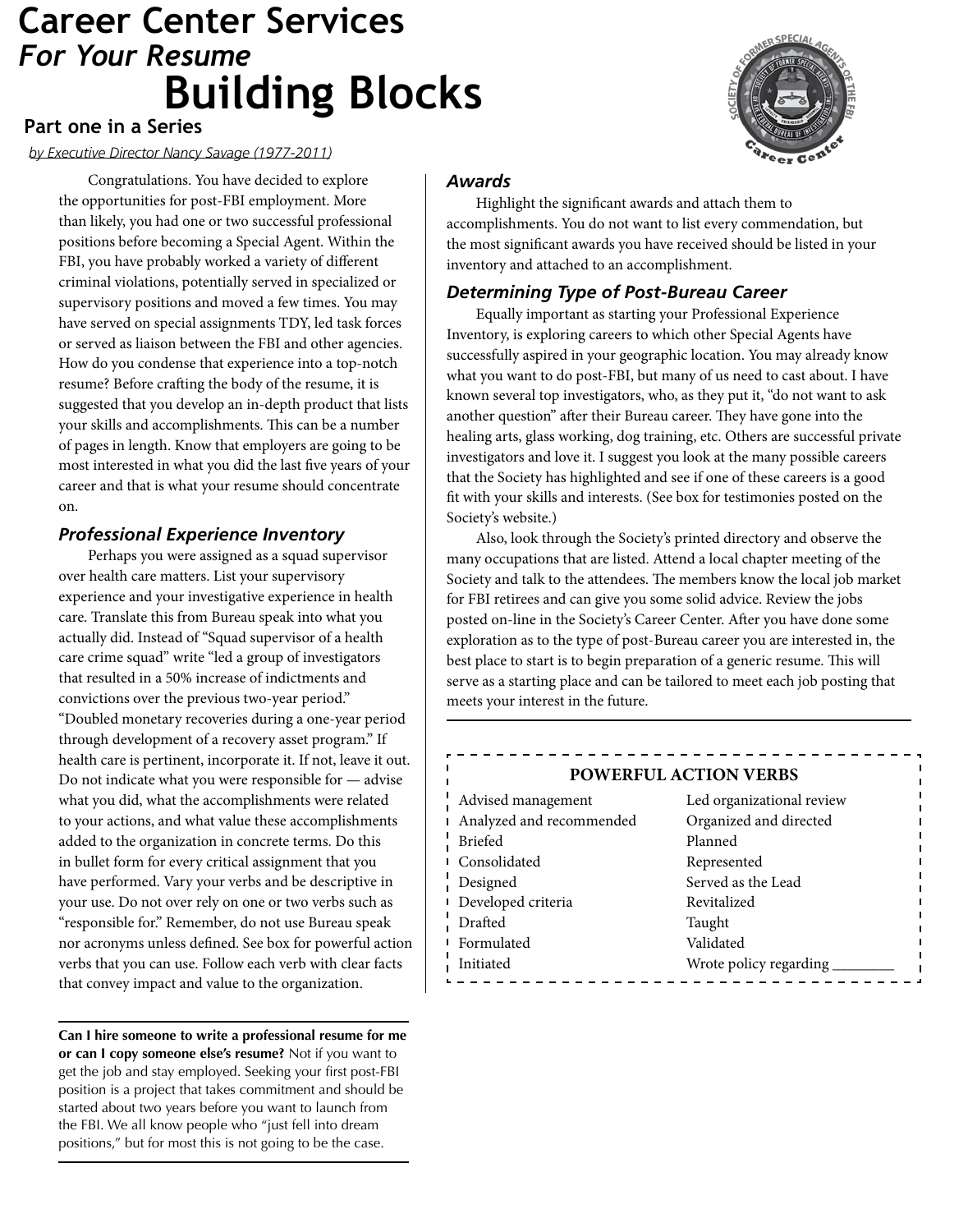

# **Part two in a Series**

*by Executive Director Nancy Savage (1977-2011)*

# **Writing a Resume**

The goal of a resume is to simply make you stand out as a more desirable candidate than the competition. Of course, your competition has the same goal. Preparing a generic resume is not the end game in your future job search, but it is a starting document to put together in a recognizable format the building blocks we discussed last month. (See Box of the Building Blocks of a Resume below.) Your resume must be personal and it must present you as a great match for the individual posted position. The thought behind a generic resume is to provide a format and assemble the basic information into a one- or two-page document. This resume will have to be revised to fit each announcement, but it gives you a tremendous leg up in resume preparation when you finally are in a position to submit a resume or hopefully have a potential employer ask for a resume before any job is even posted.

**Write to stand out.** The hiring manager will have numerous resumes to review and you do not want to use the valuable space to list skills that are expected and are not singular to you. If what you write applies to almost everyone, then you have placed yourself in the middle of the pack. One of the ways to stand out is through a compelling Career Objective Statement or a Professional Philosophy Statement. These should be carefully constructed to be clearly personal about you as an individual and what you can bring to the organization. You must seize the reader's attention within the first few seconds. The opening sentence must be followed by a portrayal of your potential value to the organization. Let's face it — the hiring manager looks at a lot of resumes — make your statement interesting and memorable.

A resume is not a position description and should not read like one, detailing elements of the job or required skills. Tell what you did in your prior assignments and the accomplishments and awards that were a result of your actions. Use items already crafted from your Professional Experience Inventory and plug them in. (For more details, see last month's Article "For Your Resume – Building Blocks.") Employers need to quickly understand your work experience and qualifications and the bullets from your inventory should fill the bill.

**Contact Information** — full name, city where you reside, email address and phone numbers. This information is personal so be cautious about whom you share your resume with. Employers want to know where you reside and how to get in touch.

**List relevant educational degrees and certifications.** If you are seeking an accounting or audit job, your Certified Public Accountant certification is critical and should be listed up front. If your desired occupation requires international travel, your foreign language skills should be front and center.

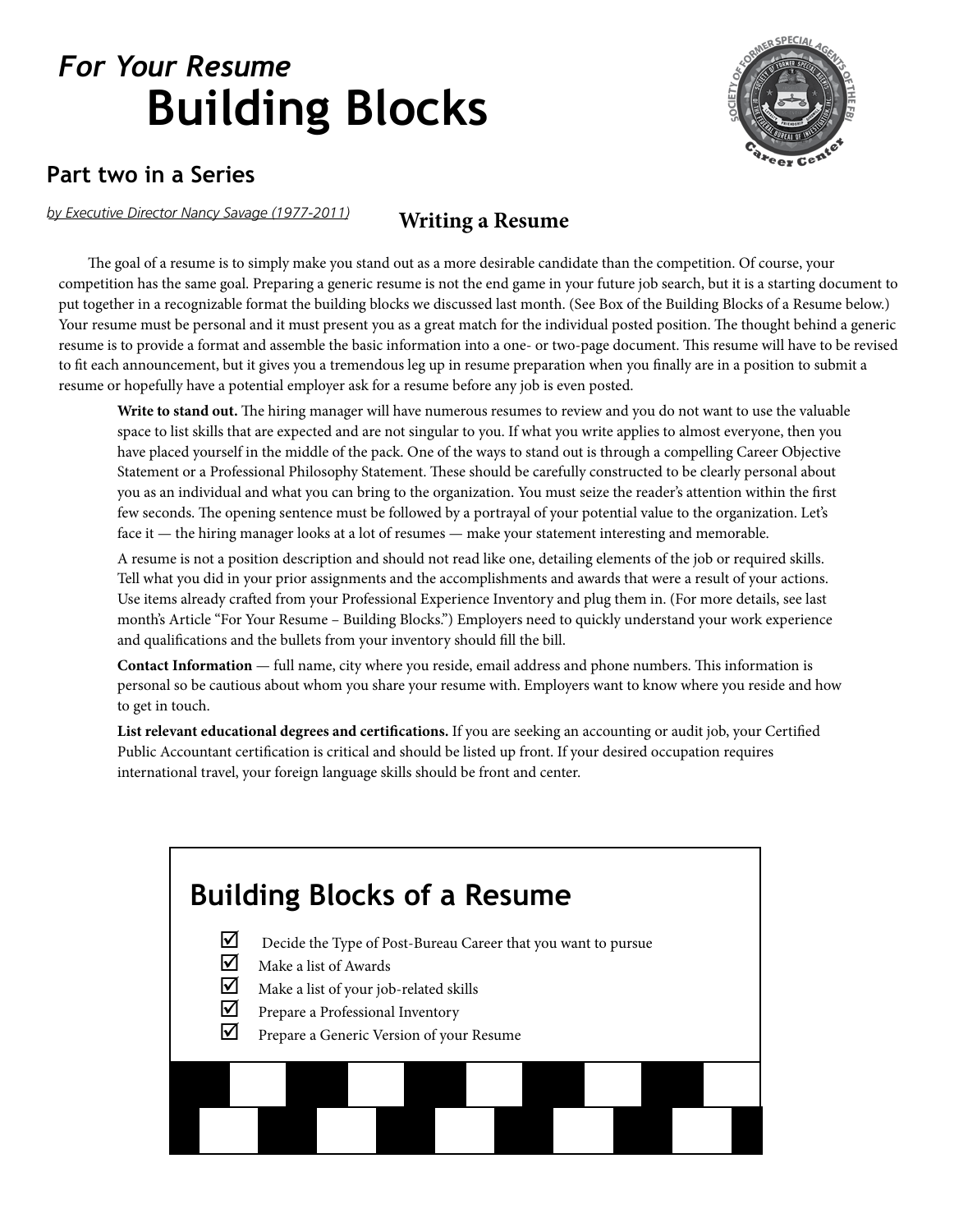# **Resume Tips**

These are tips that will serve you well.

#### *Consistency*

Be consistent in the opening words for bullets, whether you use verbs or nouns. Maintain a consistent person and tense.

#### *Use of Person Pronouns*

Resumes should not include personal pronouns such as he, his, she, her, I, or me.

#### *Requested Length of Resume*

Check length requirement and adhere to the requirements. Your resume should be only two pages in length. Some organizations require that submitted resumes be only one page.

## *File Format*

Choose the right file format. Since so many resumes are processed through an Applicant Tracking System (ATS), it is recommended that you choose a .docx or PDF format to ensure your file will be easily read by the system. Neither of these is the default option when you are saving a document. To choose the file format for your resume, click on File, Save As, and find the "Format" field. From a dropdown menu, you can select .docx or PDF.

## *Keywords*

Many companies use ATS software. ATSs review resumes and cover letters for key words that are used in the job description and/or job announcement. A careful review of the job description or announcement will reveal key words that are actually requirements such as "Certified Public Accounting" or "CPA" or "accounting experience." It is important to make a list of listed key words for each posted position and then make sure that your resume and cover letter incorporate those keys words. This is not going to be as important in a generic resume, but the incorporation of key words is critical when responding to a job

announcement. If the keys words are not incorporated, when the ATS software parses the submitted written material, your application may not make it to a hiring manager's desk. Mirroring their key words in your resume reinforces that you are a strong candidate for this position and would also be a good fit within the organizational culture. This does not mean mirroring the job description, just the key words.

## *Edit*

Review your initial draft in the context of skills and experience it should address. Those hiring are looking to ensure that you can perform the functions of their position in a different organizational culture than the FBI. Does your text flow logically? Review it from the perspective of the person reviewing the resume. After you have reviewed the initial draft, add, delete, or adjust information as needed. You may need to rearrange items.

## *Proofread*

Proofreading cannot be overemphasized. Once you have made it through the steps set forth above, it is critical that you proofread your resume so that you do not miss spelling errors, typos, grammatical errors, or other details that could undermine your work. Review your resume multiple times, line by line, word by word. Beware of redundancy, a frequent error in proofreading. No one can proofread their own work in the same manner as someone fresh to the material — so ask a mentor or other respected individual to proofread. This final step of ensuring accuracy demonstrates a commitment to excellence that future employers will expect.

**Next month:** Preparing a tailored resume for a specific job announcement.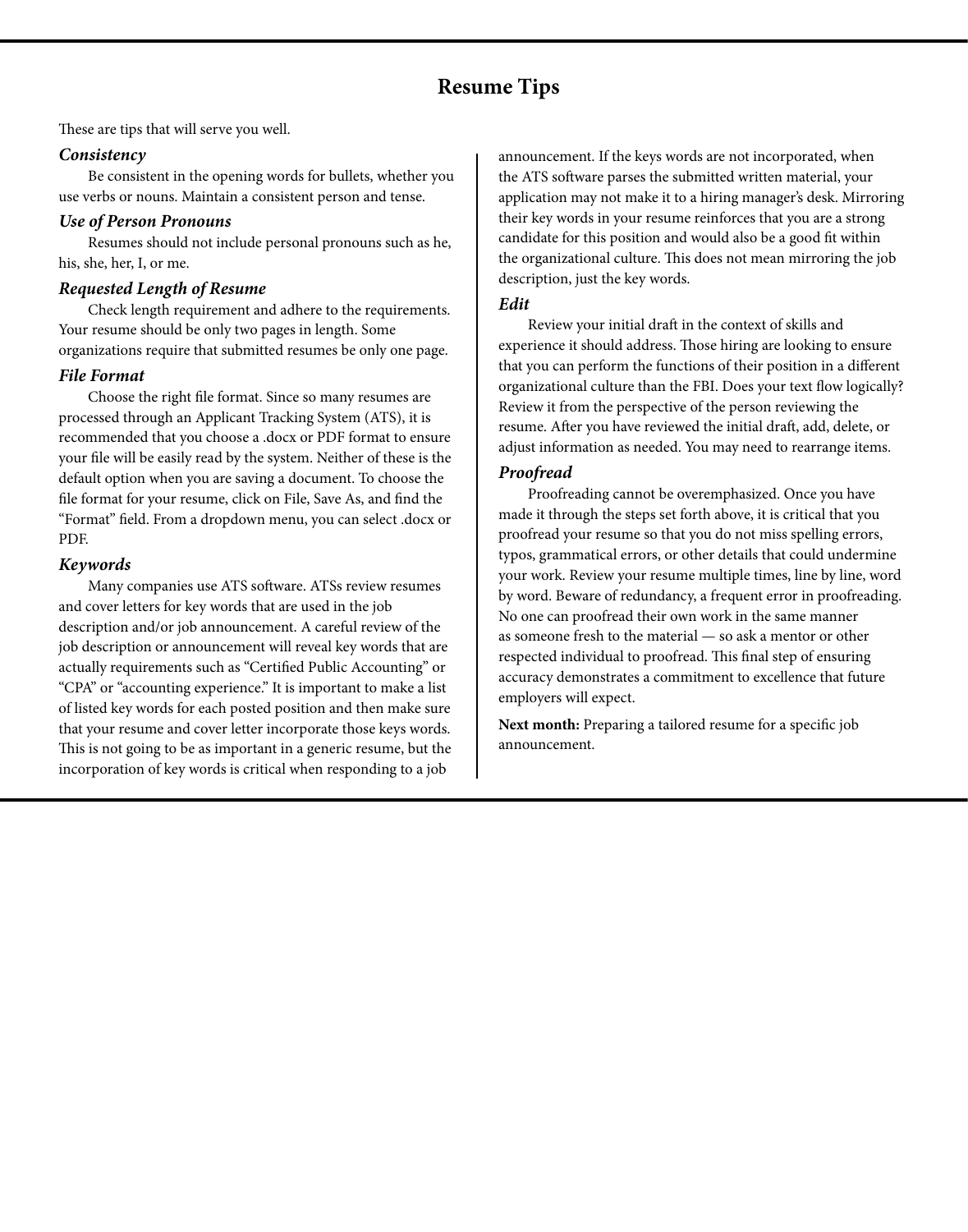# **Part three in a Series**

*by Executive Director Nancy Savage (1977-2011)*

# **Writing a Resume Tailored for a Specific Position**

In this series of articles, we have already recommended that you prepare the following:

- 1. List of Awards
- 2. List of your job-related skills
- 3. Professional Inventory
- 4. Generic Resume

These building blocks are the difficult part of preparing a resume that is tailored for a specific job announcement or job opening. You have already completed these parts, making the preparation of a tailored resume much easier and faster. As the goal of a resume is to simply make you stand out as a more desirable candidate than the competition, the best method to make you stand out for a specific position is to ensure that your targeted resume portrays you as an excellent fit for the target or specific position. Your generic resume will provide you a format and assemble the basic information into a one- or two-page document. This resume now needs to be revised to fit each announcement. The revisions and additions should come from your Professional Inventory, which has been prepared.

## *Do Not Compare Yourself Out*

When first reviewing job announcements, do not compare yourself out of the desired position if you can meet most of the key skills and requirements. Go ahead and tailor your resume and put your best foot forward. If the hiring manager believes you are the right person for the position and you have the majority of the skills, you have an excellent shot at being chosen.

# *Review of the Job Announcement and Job Description for Key Words*

After carefully reviewing the Job Announcement and Job Description (if available), it is time to prepare a list of key words. Many companies use software called an Application Tracking System (ATS), which is designed to organize, track and communicate with applicants. ATSs have mechanisms to filter, sort and organize candidate applications. These mechanisms review resumes and cover letters for key words that are used in the job description and/or job announcement. A careful review of the job description and announcement will reveal key words that are actually requirements such as "Certified Public Accounting" or "CPA" or "accounting experience." It is important to make a list of key words for each posted position and then make sure that your resume and cover letter incorporate those keys words appropriately. This is not going to be as important in

a generic resume, but the incorporation of key words is critical when responding to a specific job announcement. If the keys words are not incorporated, when the ATS software parses the submitted written material, your application may not make it to a hiring manager's desk. Mirroring their key words in your resume reinforces that you are a strong candidate for this position and would also be a good fit within the organizational culture. This does not mean mirroring the job description, just the key words.

## *Internal Company and Industry Language*

 You should research the job title, industry and company related to the job posting and obtain a sense of the internal language used within a particular industry and company. It is also worth your time to look at job titles and industries through job sites such as Indeed or through networking sites such as Linked In. Someone else's resume might feature a similar history as yours and offer an example of how to frame this experience in a compelling way. Remember, more than likely you are not applying for a position with the FBI, so avoid "Bureauese." If, as suggested, you have incorporated a Career Objective Statement or a Professional Philosophy Statement, ensure that you have reviewed this to also incorporate language that indicates you can speak the language of the career for which you would like to be selected.

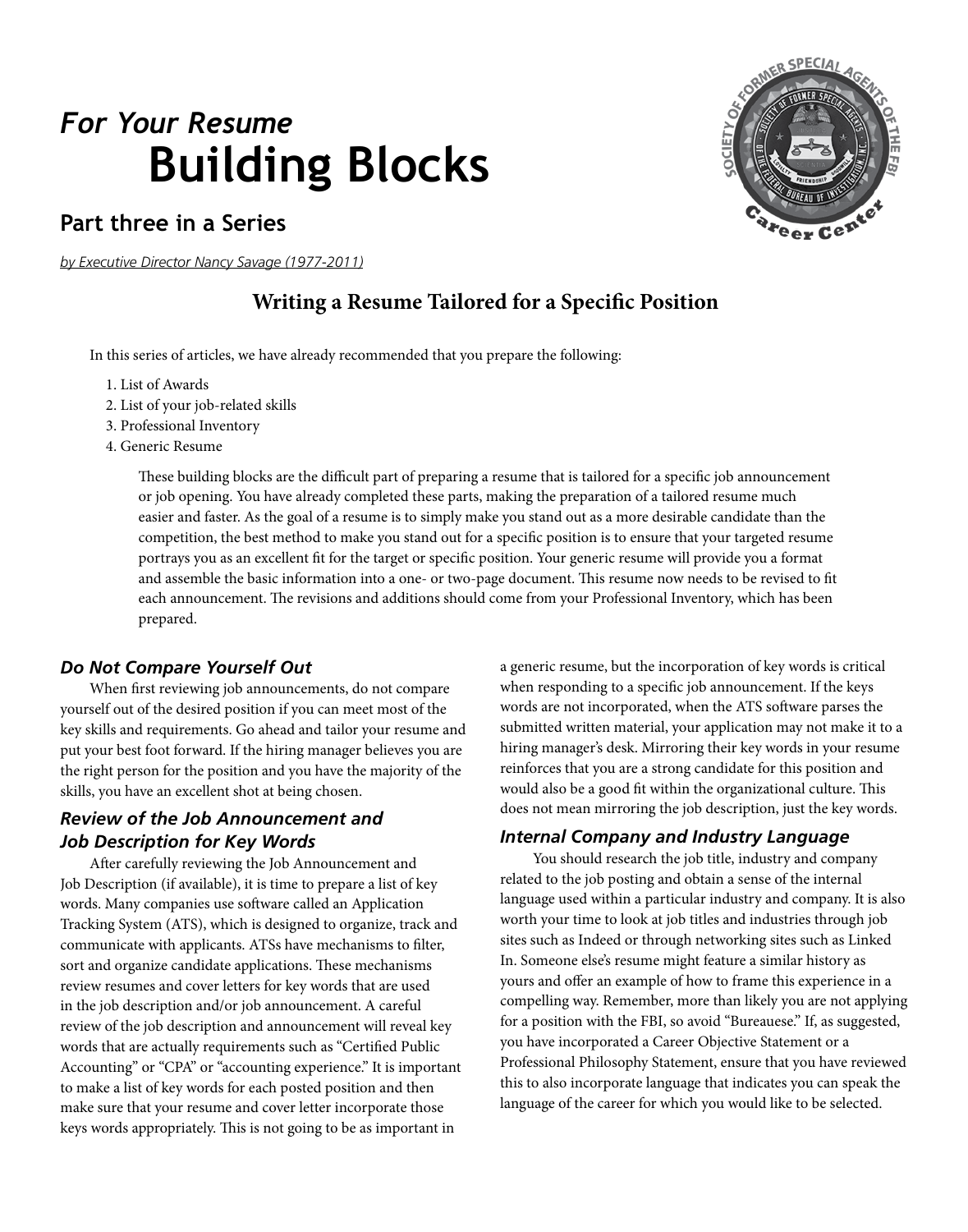## *Tailor*

Tailor your resume to the job announcement, If the announcement or description, calls for a certain skill set, do not inundate your prospective employer with your other skills. Pull your skills and accomplishments from your Professional Inventory that are applicable to this particular desired position.

## *Edit and Proofread*

Editing and proofreading has already been performed when you prepared your generic resume. Both need to be done from scratch again as you have probably made significant changes and additions to this resume. Does your text still flow logically? After you have reviewed the initial draft, add, delete, or adjust information as needed. You may need to rearrange items. It is

critical that you proofread your resume so that you do not miss spelling errors, typos, grammatical errors, or other details that could undermine your work. Avoid duplication of information. You will have been cutting and pasting, both of which are fraught with potential for errors. Review your resume multiple times, line by line, word by word. Beware of redundancy, a frequent error in proofreading. No one can proofread their own work in the same manner as someone fresh to the material — so ask a mentor or other respected individual to proofread. This final step of ensuring accuracy and thoughtfulness demonstrates a commitment to excellence that future employers will expect.

**Next Month:** Preparing A Cover Letter

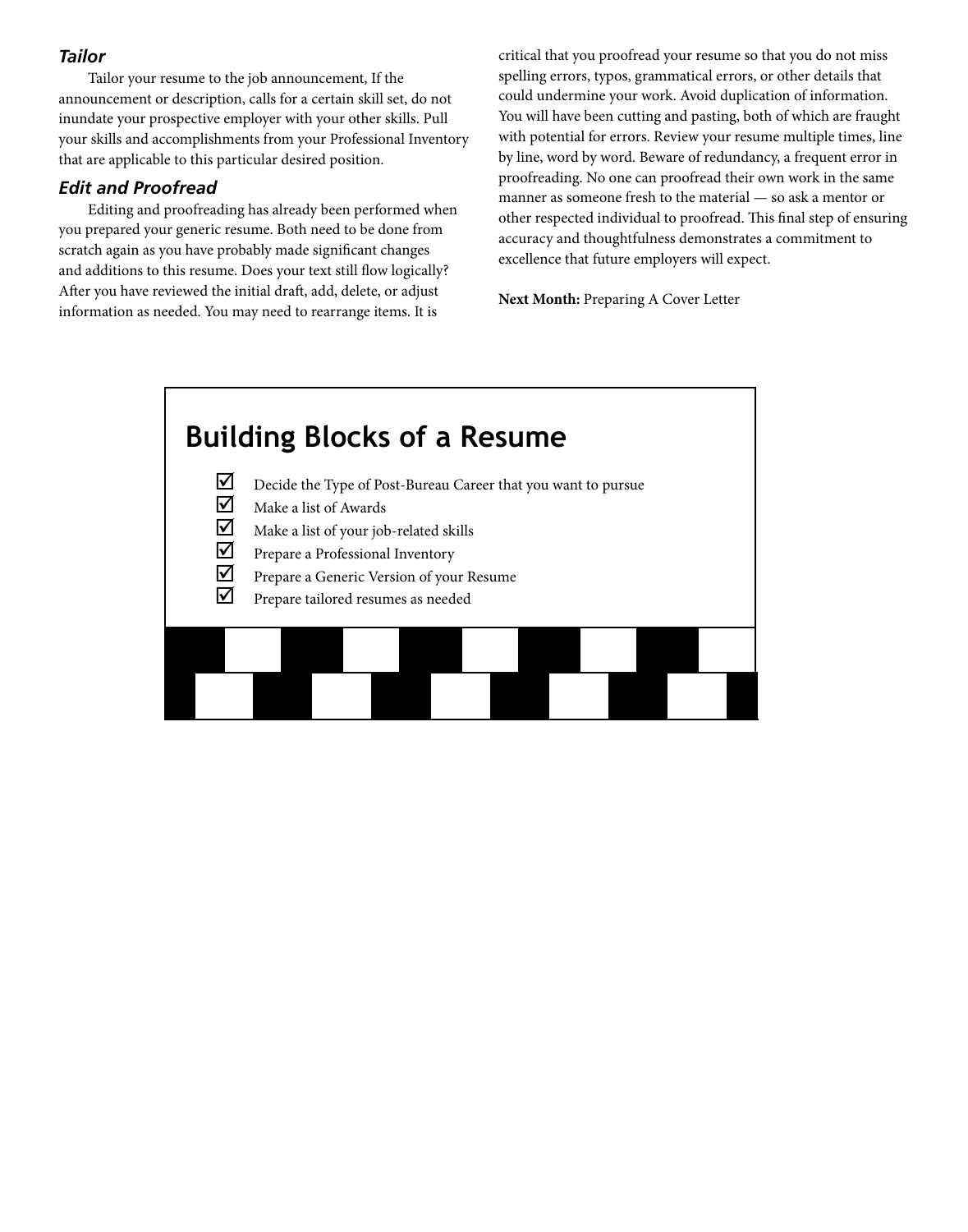# **Part four in a Series**

*by Executive Director Nancy Savage (1977-2011)*

# **Writing a Winning Cover Letter**

You have found a positon that you are interested in, you believe that your qualifications are a substantial match, you have prepared a resume that is specific to this position. Now you need a cover letter that is tailored to this specific position. Remember that many hiring managers rely on these letters to gauge an applicant's personality, attention to detail, and communication skills.

Cover letters should be no more than one page, with a 300 word count. They should be relevant to the job and no more than three paragraphs. They should be formatted carefully as set forth:

Professional Cover Letter Header which includes the following:

- The date
- Your name
- Home address or city and state of residence
- Telephone number
- Email Address
- Social media accounts at Linked In and Twitter

The header must reflect that you are a professional. Make sure your provided email address is from a respected provider and includes only your name and possibly numbers. Do not use your current work email address. Ensure that all of your contact information is consistent amongst your resume, cover letter and social media.

## *Proper Method to Address the Hiring Manager*

The letter should be addressed to the name and address of the company to which you are applying, as well as the name of the hiring manager and his or her title. If you do not have the name of the hiring manager, then address it to the department at the company to which you are applying. For example the salutation should be "Dear Mrs. Smith" or if you cannot determine the name of the hiring manager, you can address it to "Dear Hiring Manager." Research on the company's website might determine the appropriate person or you can reach out to a Society employee who works for that company for additional information. If you list the name of the hiring manager, triple check the spelling.

## *Opening Paragraph*

The few sentences at the beginning should hook the hiring manager into wanting to read more. You should let the hiring manager know that you are very interested in the posted position and let them know that you bring experience that matches the requirements that the job entails.

#### *Second paragraph*

This paragraph should be tailored to show that you have the skills and qualifications for this position. The first sentence should show that you are an expert in the area for which they are looking to hire. Remember to include the significant key words in this paragraph that you included in your tailored resume. Cover

letters are often processed through Application Tracking Systems (ATS), which are designed to organize, track and communicate with applicants. Correlate your skills to concrete problem-solving activities or results from your current job. Make sure you are not speaking "Bureau-ese," but are tailoring this to the language and culture of the company that you want to join. These mechanisms review resumes and cover letters for key words, which you have already prepared.

#### *Third paragraph*

Let the hiring manager know that you understand their company and what current endeavors they are undertaking. Explain how your expertise is a match for the current work of the company. Let them know that you would be excited to be part of their team working on the challenges they are currently facing. Do not include everything in your cover letter that is in your resume. One or two anecdotes of what you have accomplished is all that should be included. Explain that you would expect to stay with this company for quite a while if given the opportunity.

#### *Final Paragraph*

Let the hiring manager know that you would like to meet in person and discuss how your experience and expertise can help the company meet its goals.

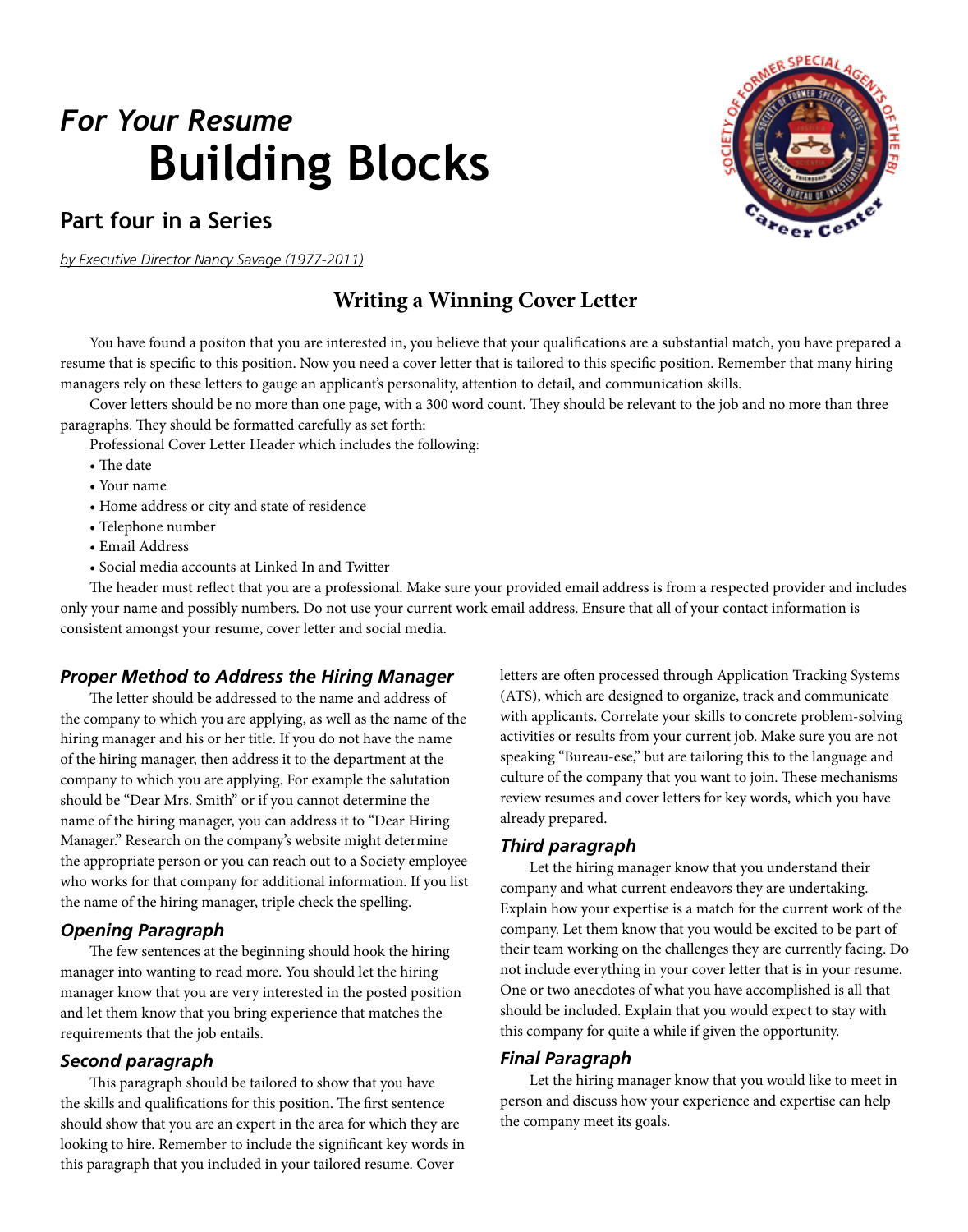# *Closing*

You can close with any of the following:

- Sincerely,
- Best Regards,
- Thank You,

Follow with your typewritten name and signature.

# *Delivery of the Resume and Cover Letter*

Resumes and cover letters are most often emailed. You can be a step ahead by including the important portion of your cover letter into the body of the email, as well as sending it as an attachment.

# *Final Thoughts*

You have worked hard and written a power-packed cover letter that is tailored to the position. Now is the time to print it out and proofread carefully — looking for errors in spelling, punctuation, or grammar. Look for phrasing that does not work well or sentences that are too long. Have a friend or colleague also go over it and make sure it is "letter perfect."

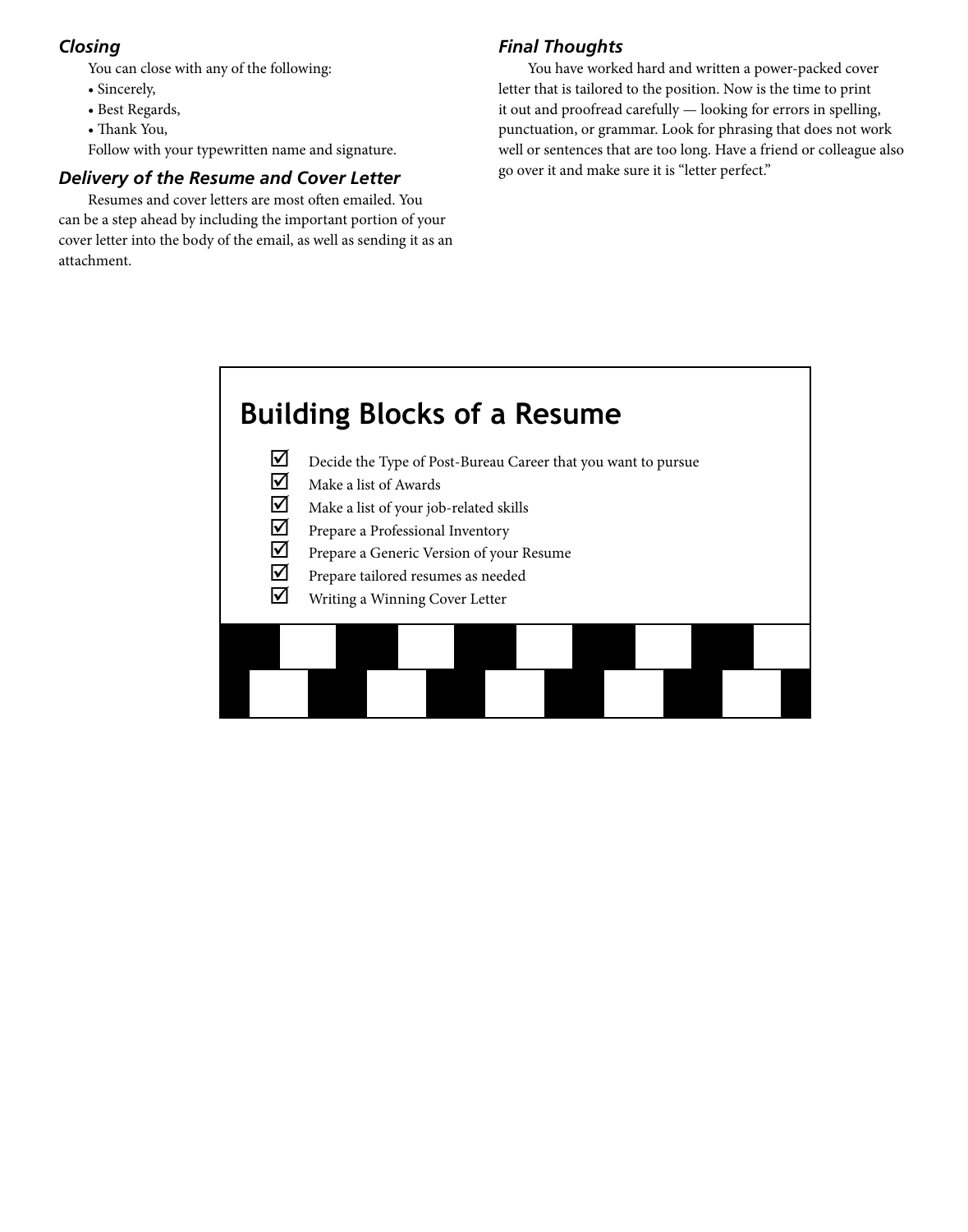# **Part five in a Series**

*by Executive Director Nancy Savage (1977-2011)*

# **Strategies for a Winning Interview**

Congratulations! You have done the hard work of preparing a resume and cover letter that match your skills with the job that you want. The employer liked what you provided and believes you are a real possibility for this position. You are scheduled for an interview and want to put your best foot forward. Prepare carefully and you will have the right mental attitude going into that interview. Again, building blocks are the key to going in strong and the steps you need to take are set out below.

## *Review, Review, Review*

Review your skill set that you have already provided to this potential employer and make sure that the key words that you identified for this specific position are on the tip of your tongue. Review your resume and cover letter that you submitted and commit to memory the skills and accomplishments that you highlighted. Analyze the job posting again and make sure you are prepared to talk about your skills and accomplishments as they match the posting. There are sure to be several opportunities for you to relate to your interviewer in a substantive manner how you are the perfect fit for the position. This preparation will help you be ready to answer specific interview questions designed to determine if you have the knowledge, skills, and qualities needed to perform the job.

## *Research the Company*

You should have already researched the company before finalizing your resume. This is the time to take a deeper dive, as company research is a critical part of interview preparation. It will assist you in answering interview questions about the company and in asking knowledgeable questions in turn about the company. Start with the company website and go over it thoroughly. A Google search should yield articles about the company and its standing within its industry. Refer to the Society Directory to find other members who are working for the company and/or are in the same industry. Contact them and obtain their insight and advice before the interview.

## *Practice Interviewing for this position*

If you can find out the nature of the interview it will be a plus. Most will be in person, but you may be interviewed by one person or it may be a panel. Try to practice in the same format as the interview will be conducted. Enlist family or friends and supply them with sample questions of substance to ask you. At this point, some candidates actually engage a career coach to get them fully prepared for the interview.

#### *Attire*

You're an FBI Agent. You know how to dress for court. Hopefully, you will already have an interview outfit ready to go so you are not stressed out about shopping for the perfect professional outfit. This is your first physical impression, so make it a great one.

#### *Remember to Listen*

It is critical to listen carefully to the questions and what information they do provide about the position. Listening allows you to be responsive to the question and the information provided. Take your time if you need to compose and deliver your best answer. You know how to build rapport when you are interviewing, now you can do the same from a slightly different perspective. Developing rapport is critical as they are assessing your fit for the company at this point. Your resume showed you had the requisite skills.

## *What to bring to a Job Interview*

- 1. Leather portfolio
- 2. Extra copies of your resume
- 3. List of references
- 4. List of questions to ask the interviewer
- 5. Pen and paper

Make sure your phone is on silent and do not bring in coffee, water, etc. They will more than likely offer you both. Accept water if desired.

## *Directions to the Interview*

Make sure you have the correct address for the interview. Have printed directions from Google Maps or Map Quest. In advance obtain a time estimate for the likely drive time and then give yourself some extra time to arrive slightly early. Pre-program your GPS so you can find the best route and check on parking availability.